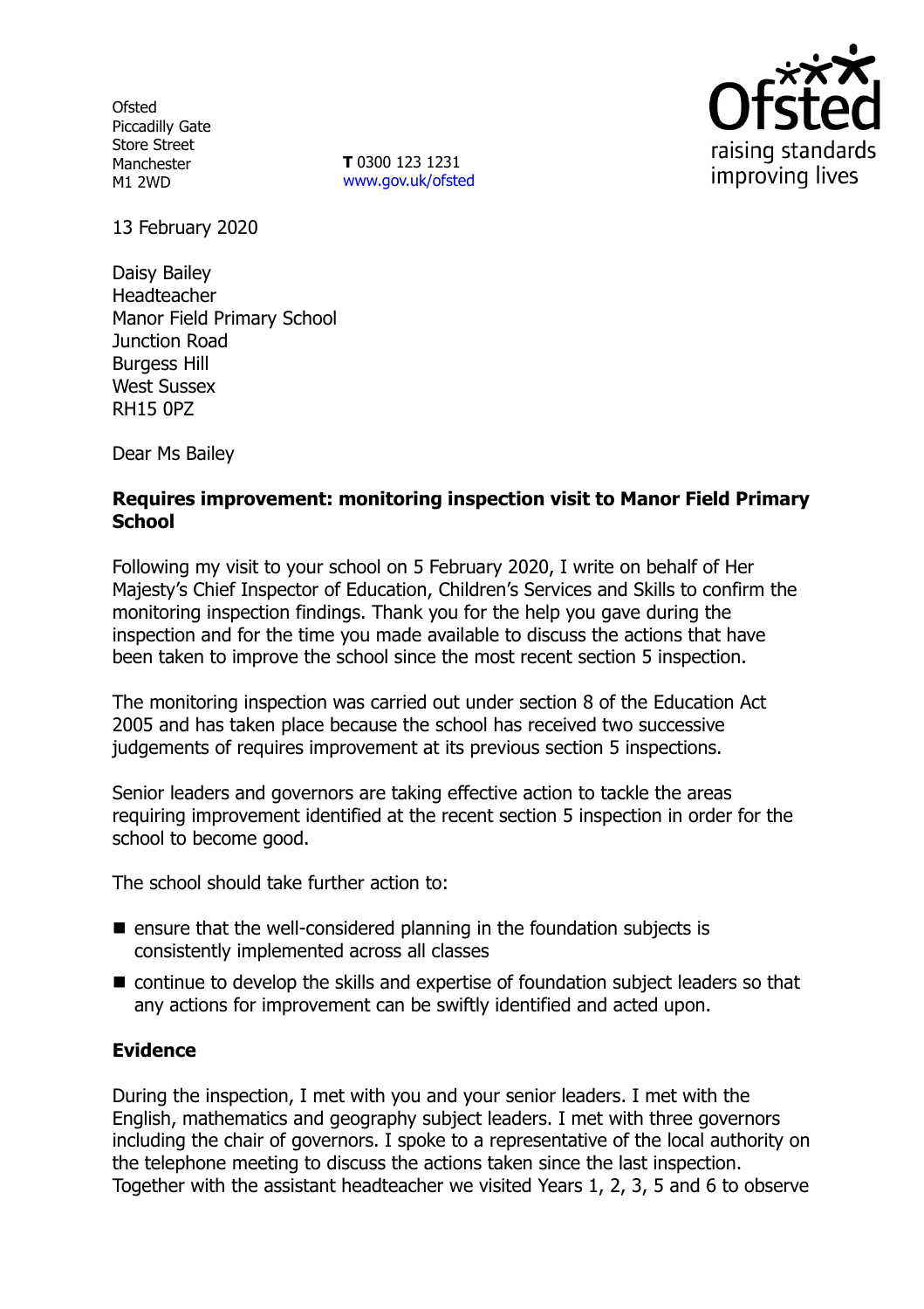

learning, talk to pupils in lessons and review work in pupils' workbooks. I spoke to 10 pupils from Year 3 to Year 6 about their views of the school. I observed six pupils from Years 1 and 2 read to an adult. I spoke with some parents at the start of the school day. I scrutinised a range of documentation, including the school development plan, minutes of governing body meetings and their work in monitoring the school. I examined the school's single central record of background checks on adults working in the school.

## **Context**

Several changes have taken place since the section 5 inspection. The acting deputy headteacher and assistant headteacher were made substantive in their posts from September 2018. You have undertaken a restructure of support staff. You have employed specialist teachers of French, music and dance. A new school business manager was appointed in July 2019. A full-time special educational needs coordinator was appointed in November 2019. A new premises manager was appointed in September 2019. Two new governors have joined the governing body. From September 2019 you have stopped mixed-age classes. There are now three classes in each year group, other than in Years 1 and 6, where there are two classes.

## **Main findings**

Ably supported by the governors, deputy and assistant headteacher you are effectively making the required improvements. You have sensibly put in place a staffing structure that has the quality of education at its heart. Staff and governors share your determination to improve the school. You are ambitious that pupils do well and receive a broad and interesting curriculum. Nothing has been left to chance. Plans for improvement are carefully considered and you have chosen to put in place helpful targets throughout the year to achieve success. You and your leadership team are reflective and measured, ensuring that initiatives are firmly in place before moving on to improve other aspects of the school's work. You are investing in extensive professional development for staff so that they are well supported in their work. Staff are being held to account for the work that they do.

Your approach to improving behaviour across the school is proving transformative. Incidents of poor behaviour have dropped significantly over the last three years. Everyone now understands the rules, and staff support pupils well to help them thrive, whatever their difficulties may be. Classrooms are calm and attractive environments where pupils can focus on their learning.

You are skilfully drawing on expertise within the school, and externally, to strengthen the quality of education. This is particularly evident in English and mathematics.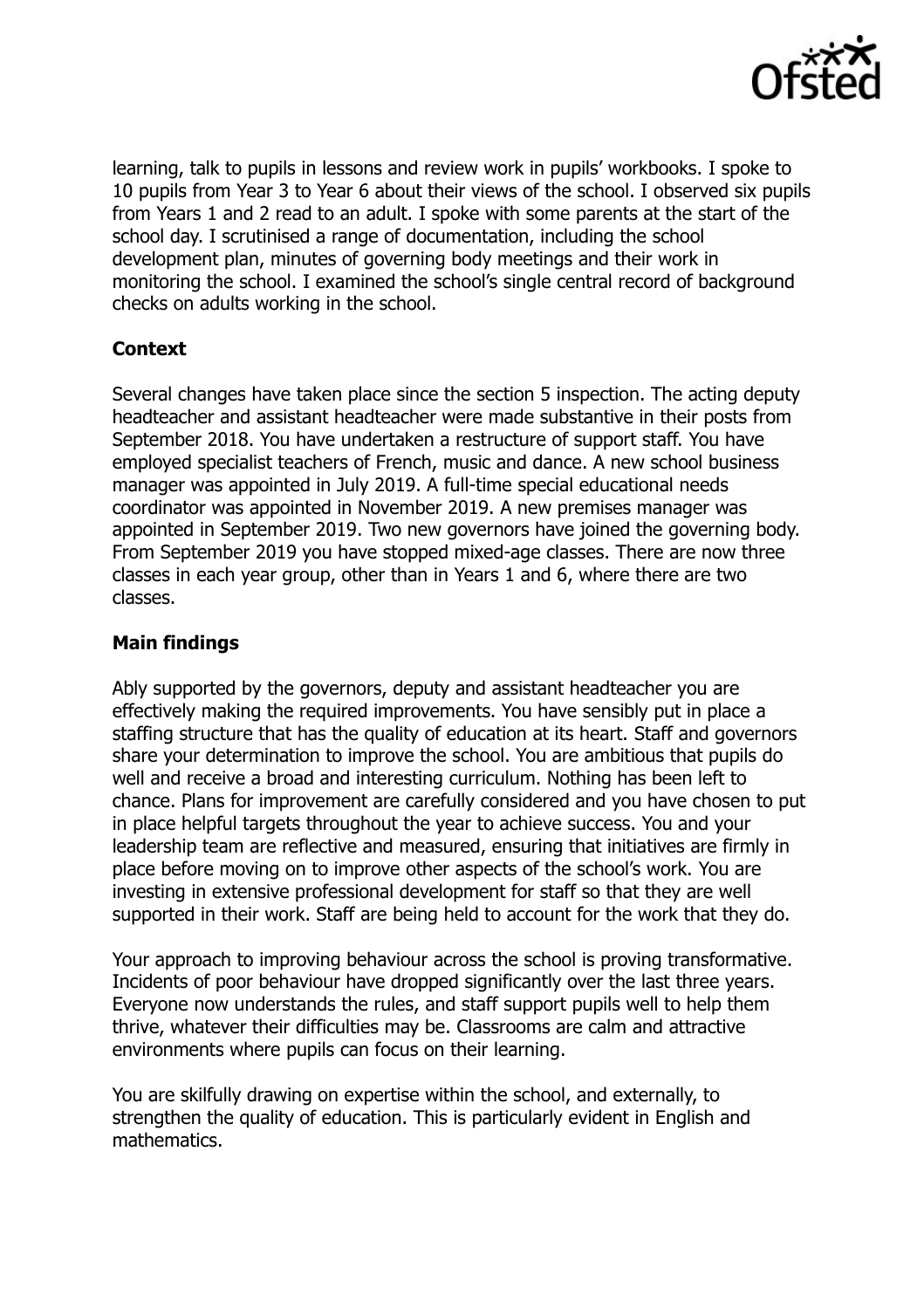

The teaching of mathematics is improving across the school. You are ensuring that teachers' mathematical knowledge is being strengthened. You are using a clear and consistent approach across the school to the teaching of mathematics. Your focus on developing pupils' fluency in mathematics is paying off. Pupils' misconceptions are being picked up quickly. Pupils are being given regular opportunities to apply their mathematical knowledge to solve challenging problems. Work seen in books shows many examples of pupils explaining their reasoning. Pupils are greatly enjoying their mathematics lessons and the challenges they are set.

In English, pupils are writing extensively. Teachers actively look for opportunities for pupils to extend their writing in other areas of the curriculum. For instance, pupils wrote at length about what it was like during the Second World War and about a visit to a local farm. They are given opportunities to write freely in their 'ink waster books'. You are considering how this area of the school's work can be further strengthened through immersing pupils more fully in the wide variety of texts offered and by bringing a greater consistency across the classes.

You are carefully considering your curriculum and are putting in place wellconsidered plans for each subject area. You have decided to link these to topics that interest your pupils. Your plans show that you are considering what knowledge and skills should be taught and the sequence in which this should be done. However, in the foundation subjects this is not consistently implemented across all classes yet. You recognise the role that subject leaders play in ensuring that this is securely embedded. You are sensibly providing training and support, so these leaders can be more effective in their roles.

Leaders are successfully prioritising reading. Classrooms include an inviting reading area and each year group has suggested books for pupils to read before they move up the school. Pupils are getting off to a good start with their reading in the younger years, with daily phonics sessions. Support staff are working with great care to help pupils who have been identified as needing support to catch up with their reading. Books that pupils read are being well matched to their phonics knowledge. The results of the Year 1 phonics screening check have remained high and above the national average for the past three years.

Pupils are polite and respectful. They are enjoying school and the many opportunities they are given, such as taking part in a wide range of sporting and musical events. They are relishing their responsibilities such as being head boy or girl, part of the 'communication team' or looking after younger pupils on the playground.

## **External support**

The local authority is providing effective support and challenge to leaders and governors to improve the school. Advisers from West Sussex local authority are offering timely, focused support and guidance in all aspects of the school's work,